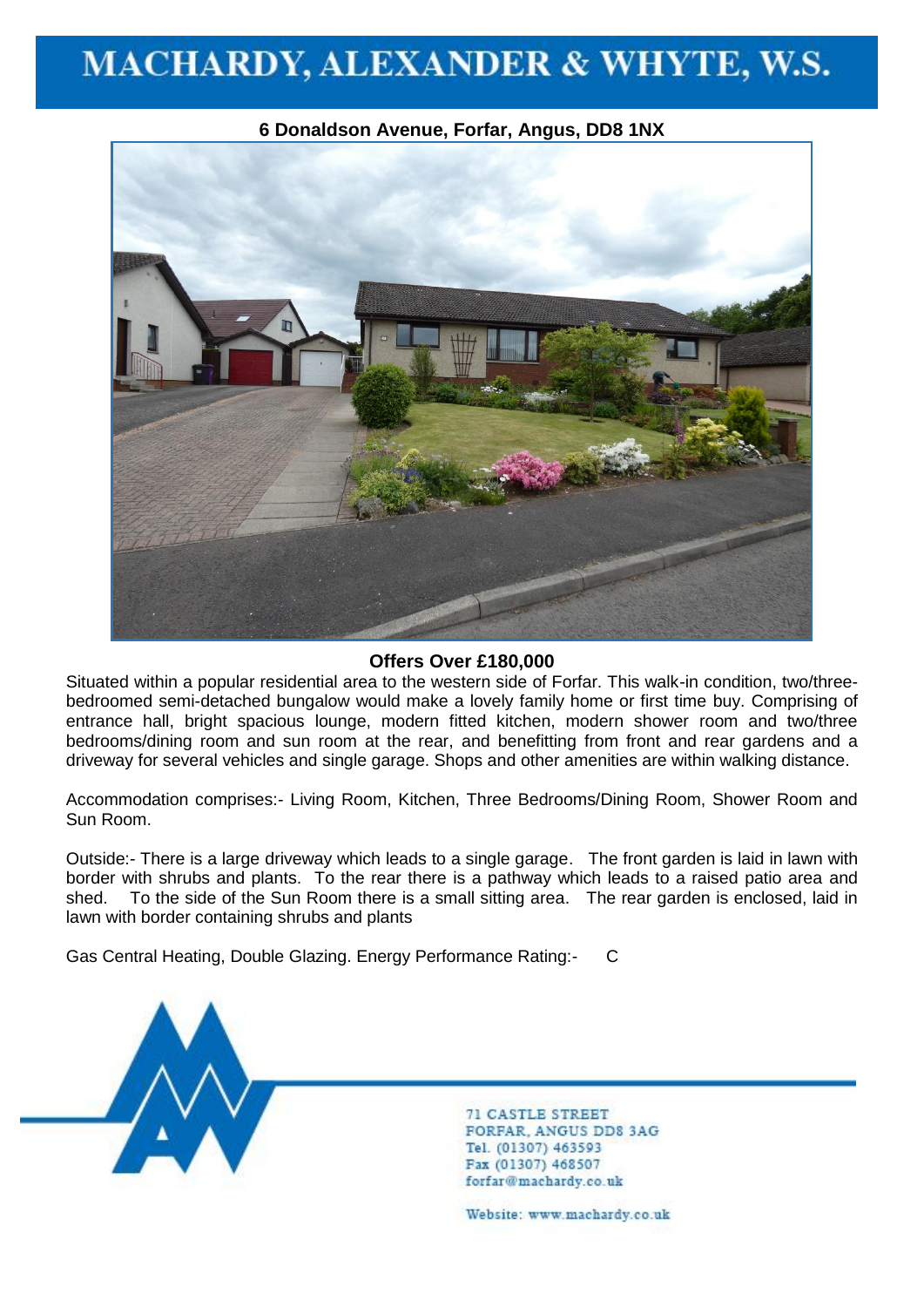### **ENTRANCE HALLWAY**

Entrance via a solid wood glazed door to Lshaped hall with rooms off. Carpeted flooring, radiator, 2 storage cupboards and access to the loft.



## **LIVING ROOM** (3.63m x 3.27m)

Bright spacious lounge, nicely decorated, large window to the front with view to hills, carpet flooring, radiator.



### **KITCHEN** (3.63m x 2.48m)

Modern fitted kitchen with wall and base units, breakfast bar. Integrated double oven, gas hob, extractor hood. Large window to the front with views. Radiator, vinyl flooring.



**SHOWER ROOM** (2.56m x 1.63 m) Modern bathroom with large walk-in corner shower, WC and sink with vanity unit under. Window to side, large towel radiator, tiled flooring.





**71 CASTLE STREET FORFAR, ANGUS DD8 3AG** Tel. (01307) 463593 Fax (01307) 468507 forfar@machardy.co.uk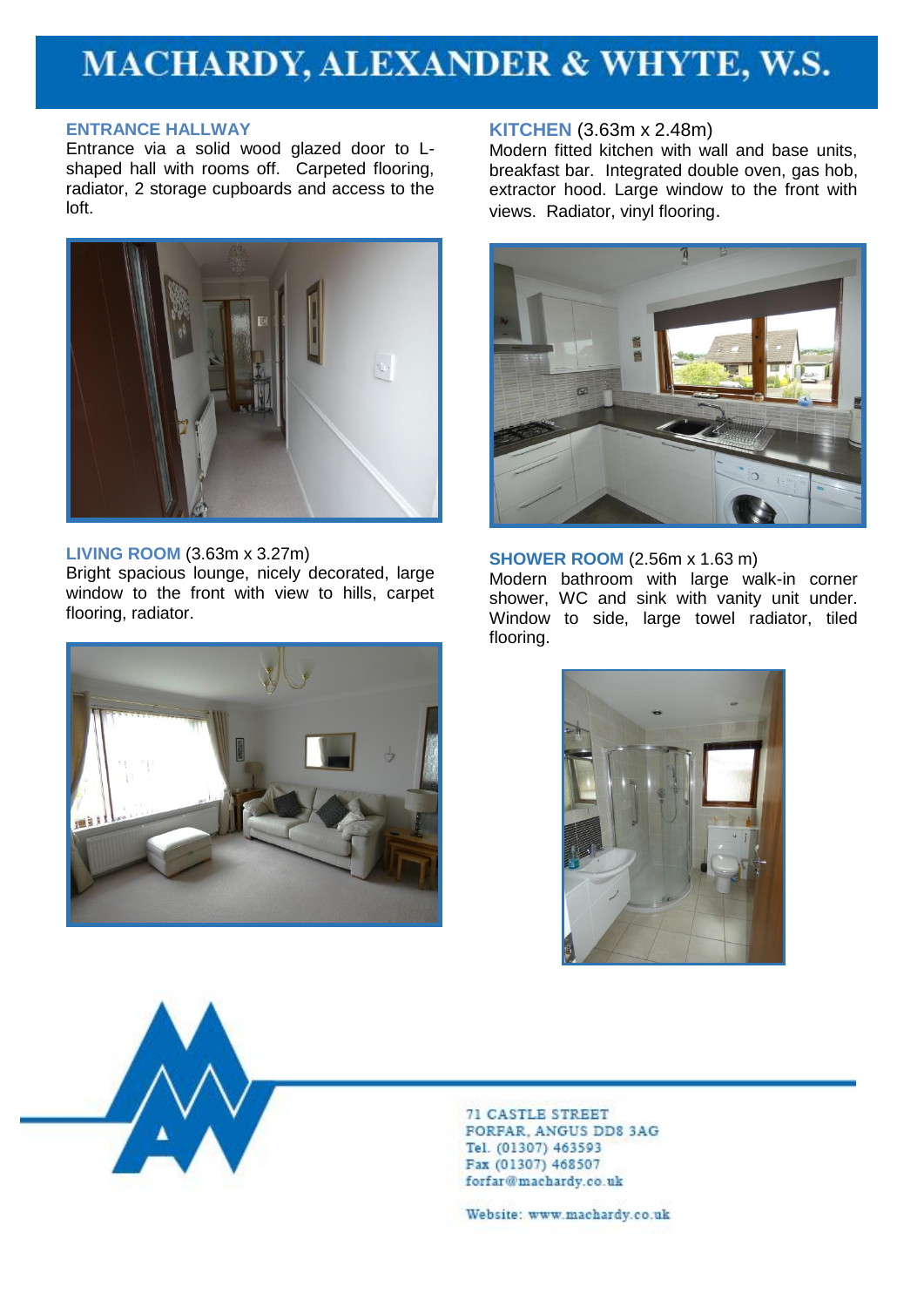**MASTER BEDROOM** (4.47m x 2.75 m) Well-presented double room with built-in mirrored wardrobes; window to rear. Radiator, carpet flooring.



#### **BEDROOM TWO** (4.23m x 2.56m) Another well-presented double room with built-in mirrored wardrobes; window to rear, radiator and carpeted flooring.



#### **BEDROOM TWO/DINING ROOM** (2.75m x 2.33m)

Single room/Dining room, with access to the Sun Room via French doors. Carpeted flooring, radiator and storage cupboard.



#### **SUN ROOM** (3.07m x 2.41m)

Lovely room looking out to the rear garden, French doors out to rear garden with access to the front via path. Laminate flooring, and radiator.





**71 CASTLE STREET FORFAR, ANGUS DD8 3AG** Tel. (01307) 463593 Fax (01307) 468507 forfar@machardy.co.uk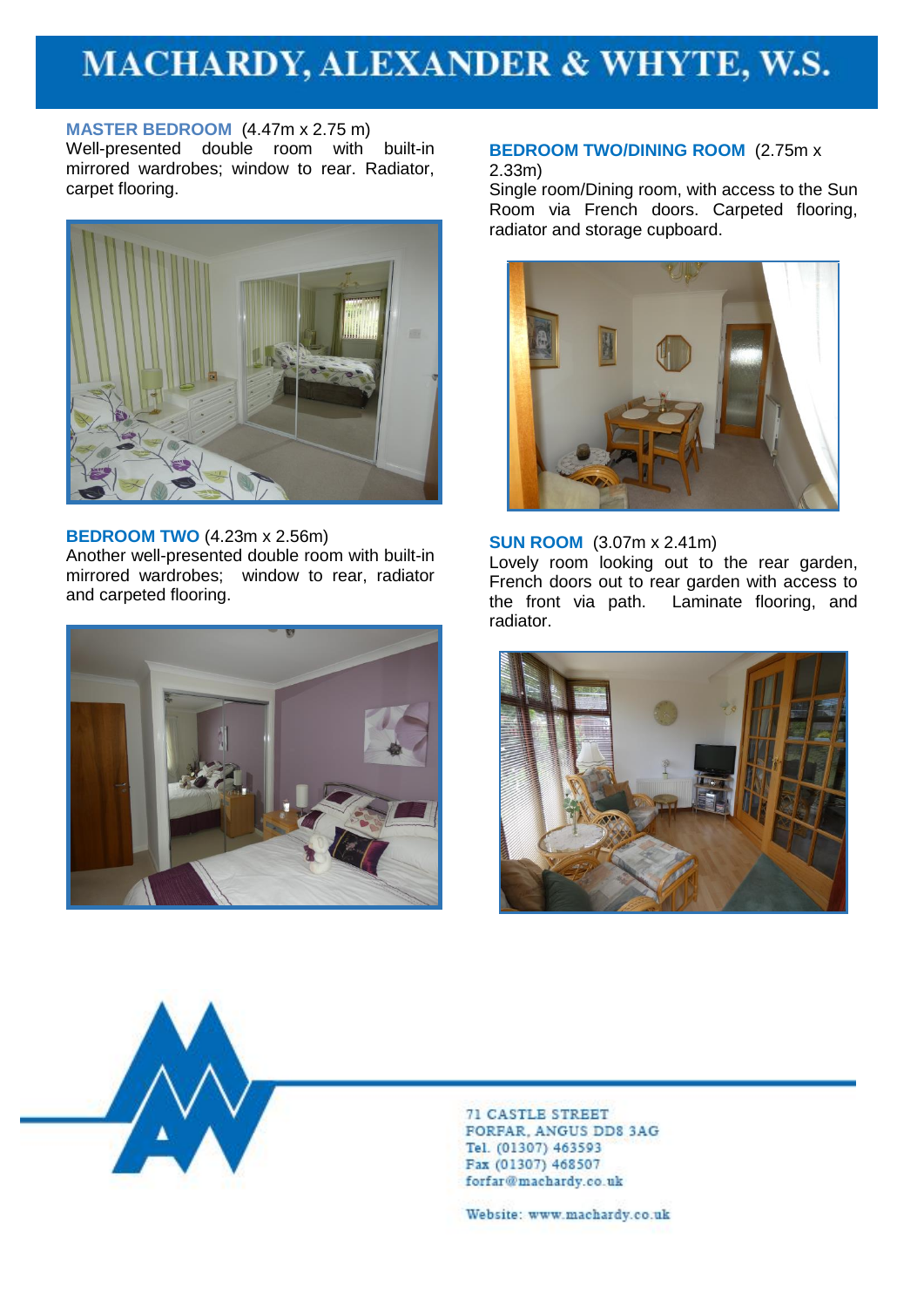## **OUTSIDE**

Long mono-blocked driveway suitable for several cars, single garage. Front garden laid in lawn with borders, shrubs and plants. The rear garden (accessed via side path) features raised patio, shed, another small seating area lawn with borders and shrubs and plants.









While away allocated backers riseds in recent the account of the Boston contents from connected and the connected product that the product state is a connected as the product of the paper. In this case is the paper of the

- **VIEWING:** By appointment with the subscribers, MacHardy, Alexander & Whyte, 01307 463593
- **ENTRY:** By negotiation

Whilst these particulars are believed to be correct they are not warranted and do not form part of any Contract. Measurements and plans given are approximate and are for information only.



**71 CASTLE STREET FORFAR, ANGUS DD8 3AG** Tel. (01307) 463593 Fax (01307) 468507 forfar@machardy.co.uk